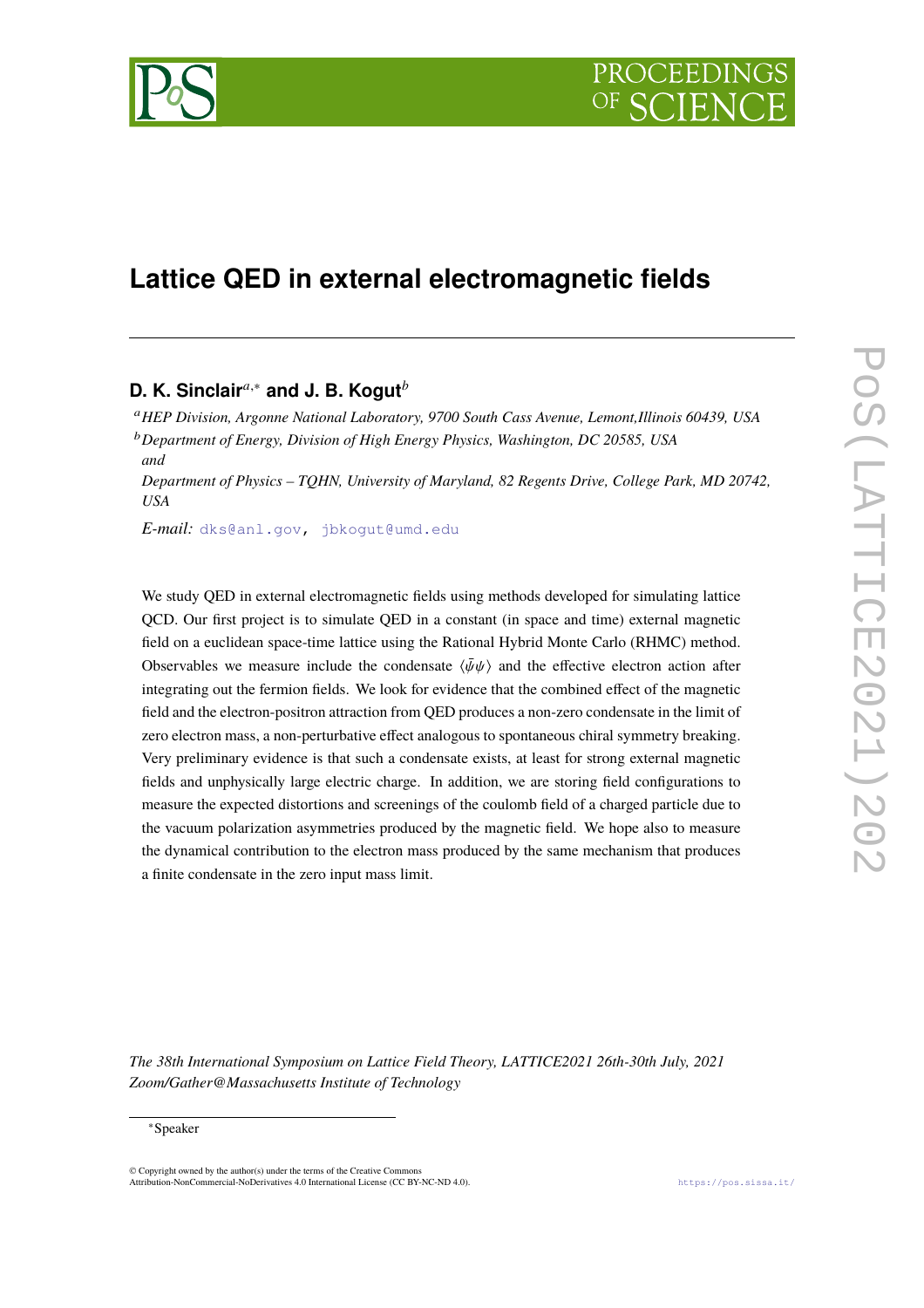#### **1. Introduction**

Theoretical studies of electrons in external electromagnetic fields date from the early days of relativistic quantum mechanics [\[1,](#page-7-0) [2](#page-7-1)] and exhibit some of the first features of quantum electrodynamics [\[3](#page-7-2)] such as the Sauter-Schwinger effect – the production of electron-positron pairs in an external electric field. [See the review article by Dunne [\[4\]](#page-7-3) for a good summary of the cases for which exact, closed form (simple integral or series) solutions are known]. However, such effects only become significant when the electric field E is of order  $E_{cr} = m^2/e$  or larger where m is the electron mass and  $e$  is the electron charge. Similarly external magnetic fields only produce significant quantum effects when the magnetic field *B* is of order  $B_{cr} = m^2/e$  or larger. Interest in these effects has recently been revived by new and planned facilities with extremely intense laser beams, whose interactions with charged particle beams can produce such strong fields [\[5](#page-7-4), [6](#page-7-5)]. Additionally it has been realized that compact astronomical X-ray and  $\gamma$ -ray sources are probably neutron stars with such strong fields. For a review, see for example [\[7\]](#page-7-6). Finally it has been noted that in the next generation of electron/positron colliders, beam-beam interactions can produce electromagnetic fields orders of magnitude above  $E_{cr}$  or  $B_{cr}$ , where all conventional QED calculations break down [\[8](#page-7-7)].

We are interested in applying methods developed for simulating lattice QCD to lattice QED in strong external electromagnetic fields. For QED in external electric fields, the transition to euclidean space needed to apply lattice simulation methods results in a complex action which prevents the use of standard simulation methods. We are therefore starting with QED in external magnetic fields where the transition to euclidean space produces a real action bounded below where standard simulation methods apply.

We simulate lattice QED in a constant external magnetic field  $B$  using the RHMC method of Clark and Kennedy [\[9\]](#page-7-8), with a non-compact gauge action and staggered fermions, using rational approximations to tune to a single electron. The coupling of the gauge fields to the electron is compact. Not only does this ensure that the action is gauge invariant, but it also allows an effectively constant magnetic field over the whole lattice. Note that the internal gauge(photon) field is in both the gauge action and the fermion action, while the external field is only in the fermion action.

Classically, charged particles in a constant magnetic field are restricted to helical orbits around magnetic field lines. Quantum mechanics restricts the motion of the charged particles in the plane transverse to the magnetic field to a discrete set of evenly spaced levels – the Landau levels – while leaving the motion in the direction of the magnetic field continuous. For a discussion of Landau levels in relativistic quantum mechanics see for example [\[10](#page-7-9)]. For strong magnetic fields, only low lying Landau levels are populated resulting in the effective dimensional reduction from  $3 + 1$  dimensions to  $1 + 1$  dimensions.

In quantum mechanics the chiral condensate  $\langle \bar{\psi}\psi \rangle$  is enhanced in the presence of the magnetic field, but still vanishes as  $m \to 0$ . Various approximate calculations suggest that the addition of QED causes  $\langle \bar{\psi}\psi \rangle$  to develop a non-zero contribution proportional to  $(eB)^{3/2}$  which does not vanish in this limit, and furthermore that the electron gains a non-zero dynamic mass proportional to  $\sqrt{eB}$ , [\[11](#page-7-10)[–16](#page-8-0), [18](#page-8-1)]. This non-perturbative effect is referred to as 'magnetic catalysis'. For good review article with a more complete set of references see Miransky and Shovkovy [\[17](#page-8-2)].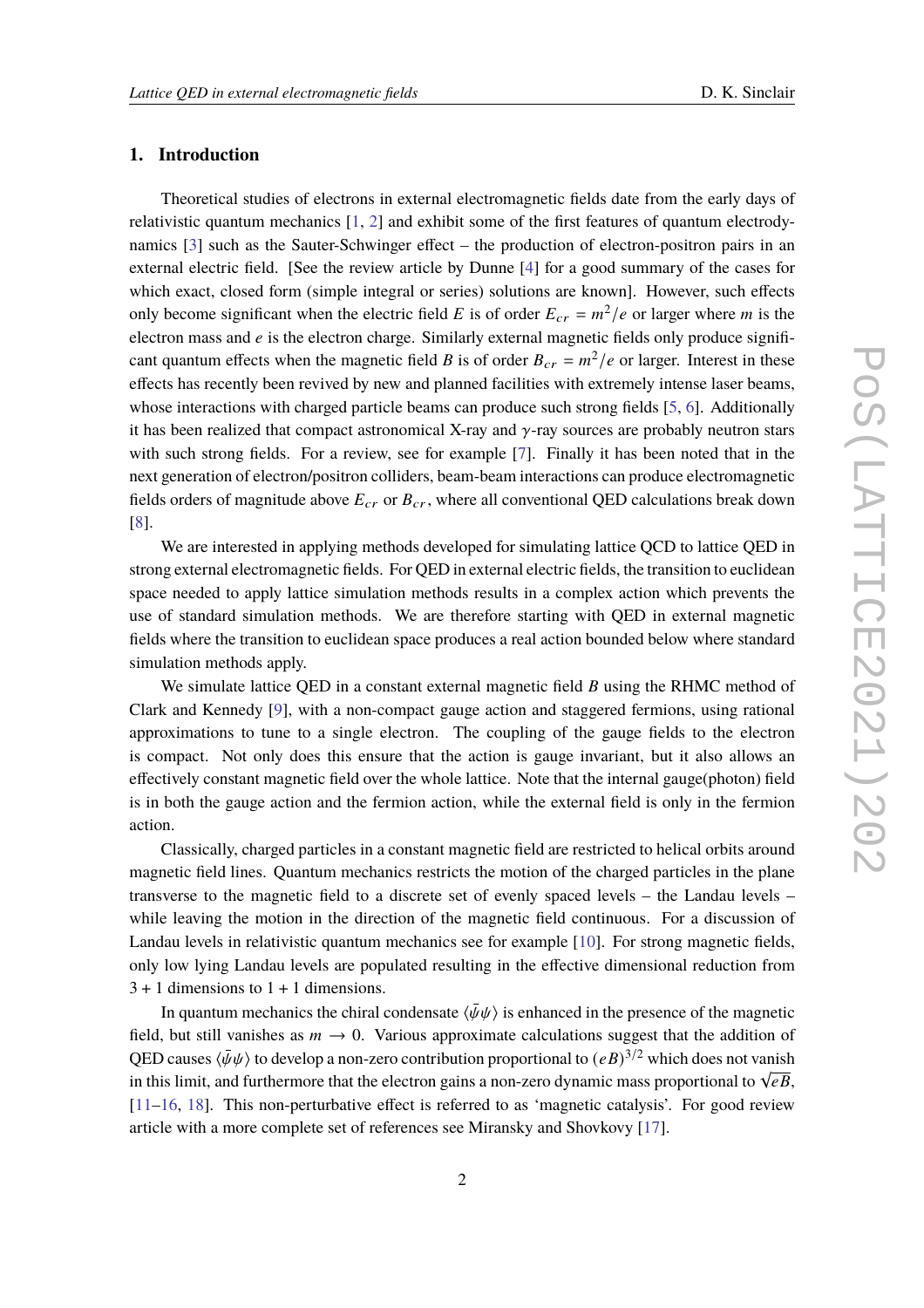In QED, one effect of the magnetic field is to introduce asymmetries in the vacuum polarization. These distort the coulomb field of any charged particle in such an external magnetic field and also induce at least partial screening [\[19](#page-8-3)[–22](#page-8-4)]. On the lattice, such effects can be measured using Wilson loops.

We simulate lattice QED in an external magnetic field at  $\alpha = e^2/4\pi = 1/137$ , close to its physical value, over a range of  $eB$  values with  $m = 0.1$  and  $m = 0.2$  on a 36<sup>4</sup> lattice. To try and measure the value of the condensate  $\langle \bar{\psi}\psi \rangle$  in the  $m = 0$  limit, we also simulate at a larger  $\alpha$ value  $\alpha = 1/5$  and relatively large  $eB \approx 0.4848$  over a much wider range of masses. At this  $\alpha$  we also perform simulations at  $eB = 0$  for comparison. At the smallest masses, we plan larger lattice simulations needed to test for a non-zero condensate at  $m = 0$ . Very short exploratory runs on larger lattices suggest that the condensate does have a measurably large  $m = 0$  limit. In all our simulations we store a configuration every 100 trajectories for further analysis.

#### **2. Lattice QED in an external magnetic field**

We simulate using the non-compact gauge action

$$
S(A) = \frac{\beta}{2} \sum_{n,\mu < \nu} \left[ A_{\nu}(n + \hat{\mu}) - A_{\nu}(n) - A_{\mu}(n + \hat{\nu}) + A_{\mu}(n) \right]^2
$$

where *n* is summed over the lattice sites, and  $\mu$  and  $\nu$  run from 1 to 4 subject to the restriction.  $\beta = 1/e^2$ . The expectation value of an observable  $O(A)$  is then

$$
\langle O \rangle = \frac{1}{Z} \int_{-\infty}^{\infty} \Pi_{n,\mu} dA_{\mu}(n) e^{-S(A)} \left[ \det \mathcal{M}(A + A_{ext}) \right]^{1/8} O(A)
$$

where  $M = M^{\dagger} M$ , A is the dynamic photon field and  $A_{ext}$  is the external photon field while

$$
M(A + A_{ext}) = \sum_{\mu} D_{\mu}(A + A_{ext}) + m
$$

where the operator  $D_{\mu}$  is defined by

$$
[D_{\mu}(A + A_{ext})\psi](n) = \frac{1}{2} \eta_{\mu}(n) \{e^{i(A_{\mu}(n) + A_{ext,\mu}(n))}\psi(n+\hat{\mu}) - e^{-i(A_{\mu}(n-\hat{\mu}) + A_{ext,\mu}(n-\hat{\mu}))}\psi(n-\hat{\mu})\}
$$

and  $\eta_{\mu}$  are the staggered phases.

We use the RHMC simulation method of Clark and Kennedy using rational approximations to  $\mathcal{M}^{-1/8}$  and  $\mathcal{M}^{\pm 1/16}$ . To account for the range of normal modes of the non-compact gauge action, we randomly vary the trajectory lengths over the range of periods of these modes [\[23](#page-8-5)].  $A_{ext}$  are chosen in the symmetric gauge in the x-y plane so that the magnetic fields from each plaquette are in the +z-direction and have the value B modulo  $2\pi$ . This requires  $eB = 2\pi n/(n_1n_2)$ , where  $n_1$  and  $n_2$  are the lattice dimensions in the x and y directions, and n is an integer in the range [0,  $n_1n_2/2$ ] [\[24\]](#page-8-6).

One of the observables we calculate is the electron contribution to the effective gauge action per site  $\frac{-1}{8V}$ trace[ln(M)]. For this we use a rational approximation to ln following Kelisky and Rivlin [\[25\]](#page-8-7), and a stochastic approximation to the trace.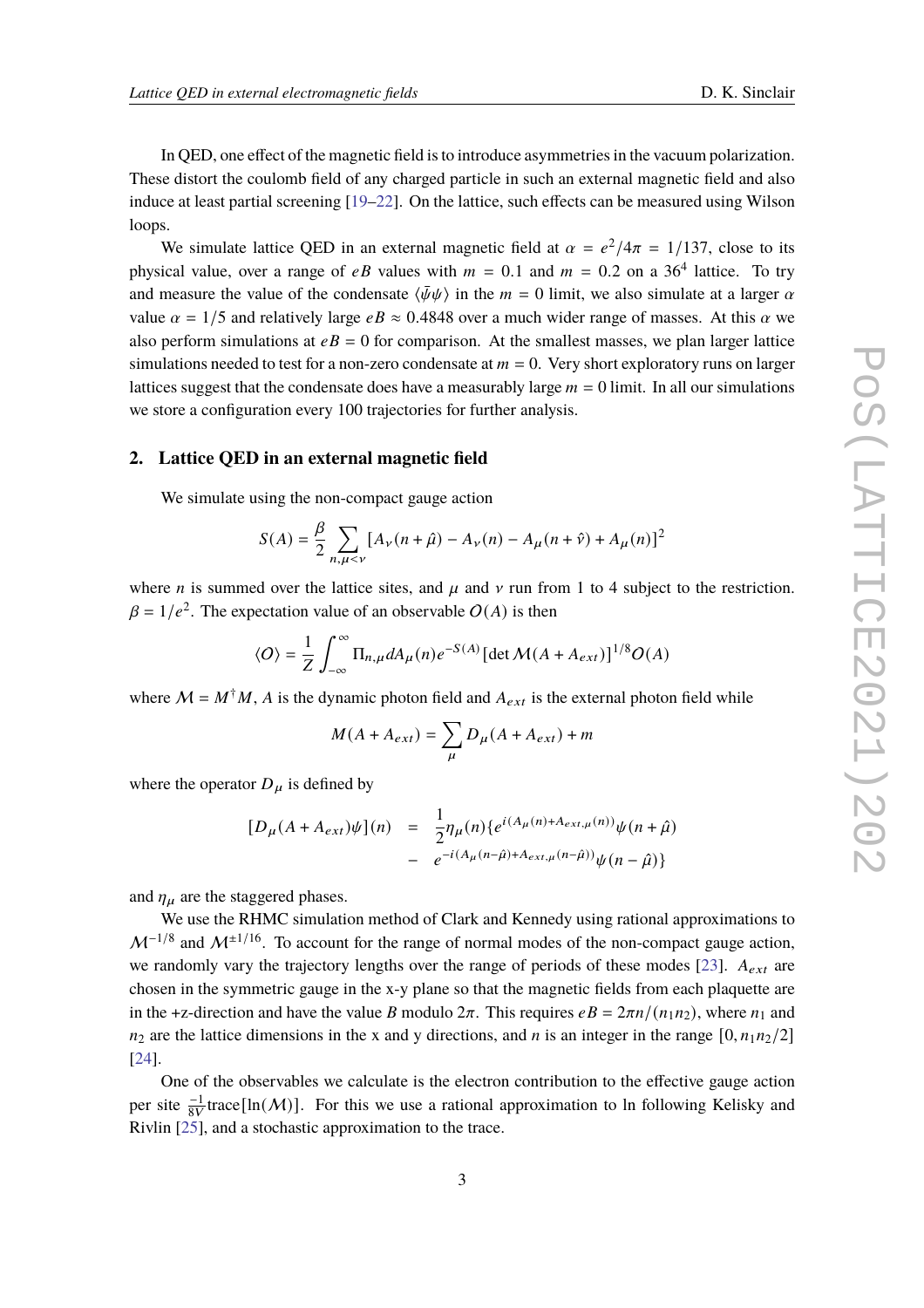#### **3. Simulations and Results**

We first compare the chiral condensate per site for free electrons in an external magnetic field,  $\langle \bar{\psi}\psi \rangle$  = trace $[M^{-1}(A_{ext})]/4V$ , measured on a 36<sup>4</sup> lattice as a function of allowed *eB* values and compare it with the known continuum result:

$$
\langle \bar{\psi}\psi \rangle = \langle \bar{\psi}\psi \rangle|_{eB=0} + \frac{meB}{4\pi^2} \int_0^\infty \frac{ds}{s} e^{-sm^2} \left[ \coth(eBs) - \frac{1}{eBs} \right].
$$

for the 'safe' mass values  $m = 0.1$  $m = 0.1$  and  $m = 0.2$ <sup>1</sup>.

We next calculate the effective fermion action per site,  $\mathcal{L}_f = -\frac{1}{4V}$  $\frac{1}{4V} \ln{\det[M(A_{ext})]}$  =  $-\frac{1}{4V}$  $\frac{1}{4V}$ trace{ln[ $M(A_{ext})$ ]}, on the lattice with the same parameters, and compare it with the known continuum values

$$
\mathcal{L}_f = \mathcal{L}_f \vert_{B=0} + \frac{(eB)^2}{24\pi^2} \int_0^\infty \frac{ds}{s} e^{-m^2 s} + \frac{eB}{8\pi^2} \int_0^\infty \frac{ds}{s^2} e^{-m^2 s} \left[ \coth(eBs) - \frac{1}{eBs} - \frac{eBs}{3} \right].
$$

Figures [1,](#page-3-1) [2](#page-3-1) show the chiral condensate and effective fermion action as functions of  $eB$ , comparing the lattice results on a  $36<sup>4</sup>$  lattice with the known continuum values. This indicates that we have acceptable agreement for  $eB \leq 0.65$ .

<span id="page-3-1"></span>

**Figure 1:** Free-electron  $\langle \bar{\psi}\psi \rangle$  as functions of  $eB$ , **Figure 2:** Minus the effective action/site as functions comparing the continuum and lattice results for  $m =$  of  $eB$  for a free electron, comparing the continuum 0.1. and lattice results for  $m = 0.1$ .

We simulate QED on a 36<sup>4</sup> lattice with electron mass  $m = 0.1$  and  $m = 0.2$  in an external magnetic field B, with  $\alpha = 1/137$ , close to its physical value. Note that here the momentum cutoff is so low that the difference between bare and renormalized coupling and mass are at most a few percent and are neglected. We simulate for  $12,500$  trajectories for each  $m$  and  $B$ , storing configurations every 100 trajectories for future analysis. Figure [3](#page-4-0) shows the condensates  $\langle \bar{\psi}\psi \rangle$ 

<span id="page-3-0"></span><sup>&</sup>lt;sup>1</sup>A safe mass value is one for which  $m \ll 1$  to keep discretization errors low, while  $mL \gg 1$  (where L is the linear size of the lattice) to keep finite lattice size effects small.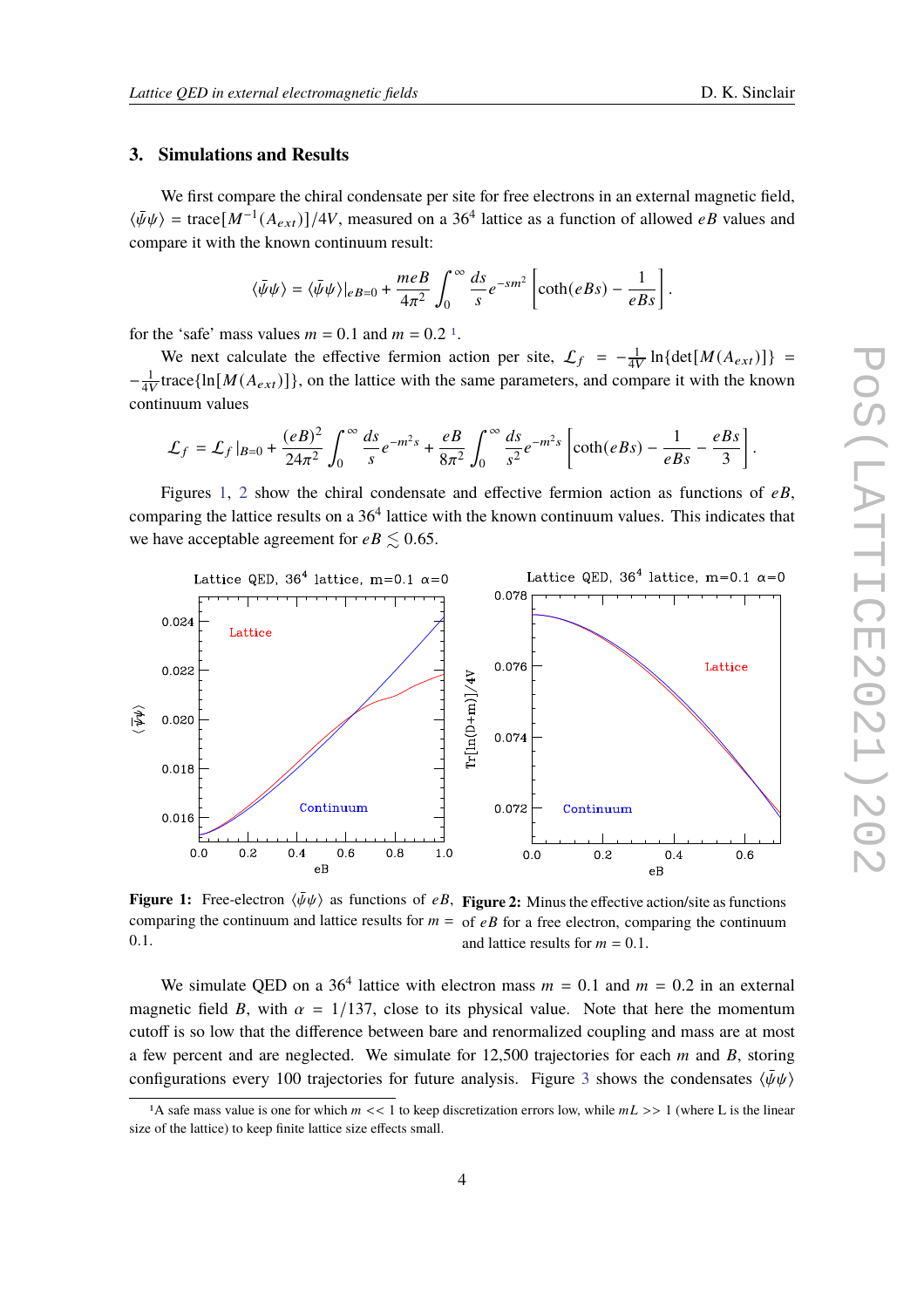as functions of  $e\bar{B}$  for these runs compared with those for free electrons for  $m = 0.1$ . The most noticeable effect is that QED increases the values of these condensates. Figure [4](#page-4-0) compares the effective fermion actions for QED with those for free electrons. Although the condensate decreases

<span id="page-4-0"></span>

**Figure 3:** Electron  $\langle \bar{\psi}\psi \rangle$  as functions of  $eB$ , com- **Figure 4:** Minus the effective action/site as functions paring the lattice free and QED results for  $m = 0.1$ , of  $eB$ , comparing the lattice free and QED results for  $\alpha = 1/137$  $m = 0.1$ ,  $\alpha = 1/137$ .

with decreasing mass, and is clearly small in the limit  $m \to 0$ , these masses are not small enough to tell whether it vanishes in this limit over the whole range of  $eB$  as it does in the free electron case, or approaches a finite value (except at  $eB = 0$ ) as approximate calculations suggest.

To determine whether magnetic catalysis does occur requires simulating at much smaller masses, where finite size effects are a potential problem. However, if the condensate does vanish in the  $m = 0$  limit, the condensate is presumably a large momentum effect as it is for free electrons in an external magnetic field, and should be insensitive to finite size effects. If the condensate remains finite as  $m \to 0$ , this is due to the presence of near-zero modes. In this case, the condensate should show little finite lattice size dependence for larger masses, and increase with increasing lattice size for small masses. For large values of  $e\bar{B}$  where the system is expected to be predominantly in the low lying Landau levels, the projection of the electron orbits on the plane orthogonal to the magnetic field is small (dimensional reduction). This suggests that to perform finite size analyses, one only needs to extend the lattice in the direction of the magnetic field and the time direction, while leaving the extent in the directions orthogonal to the external field fixed. This reduces the resources needed to perform a finite size analysis.

Since the zero mass condensate is still expected to be small, we need to do everything in our power to increase its value. This could be done by increasing the size of  $eB$ , however, the lattice restricts how far this can be increased. We are already planning on reducing  $m$ . This leaves increasing  $\alpha$  as a method for increasing  $\langle \bar{\psi}\psi \rangle$ . For this reason, we are now simulating at  $\alpha = 1/5$ to enhance the signal, and using electron masses as low as  $m = 0.001$ , still on a 36<sup>4</sup> lattice. We are simulating at  $eB = 2\pi \times 100/36^2 \approx 0.4848$ , reasonably large, but comfortably below  $eB \approx 0.65$ ,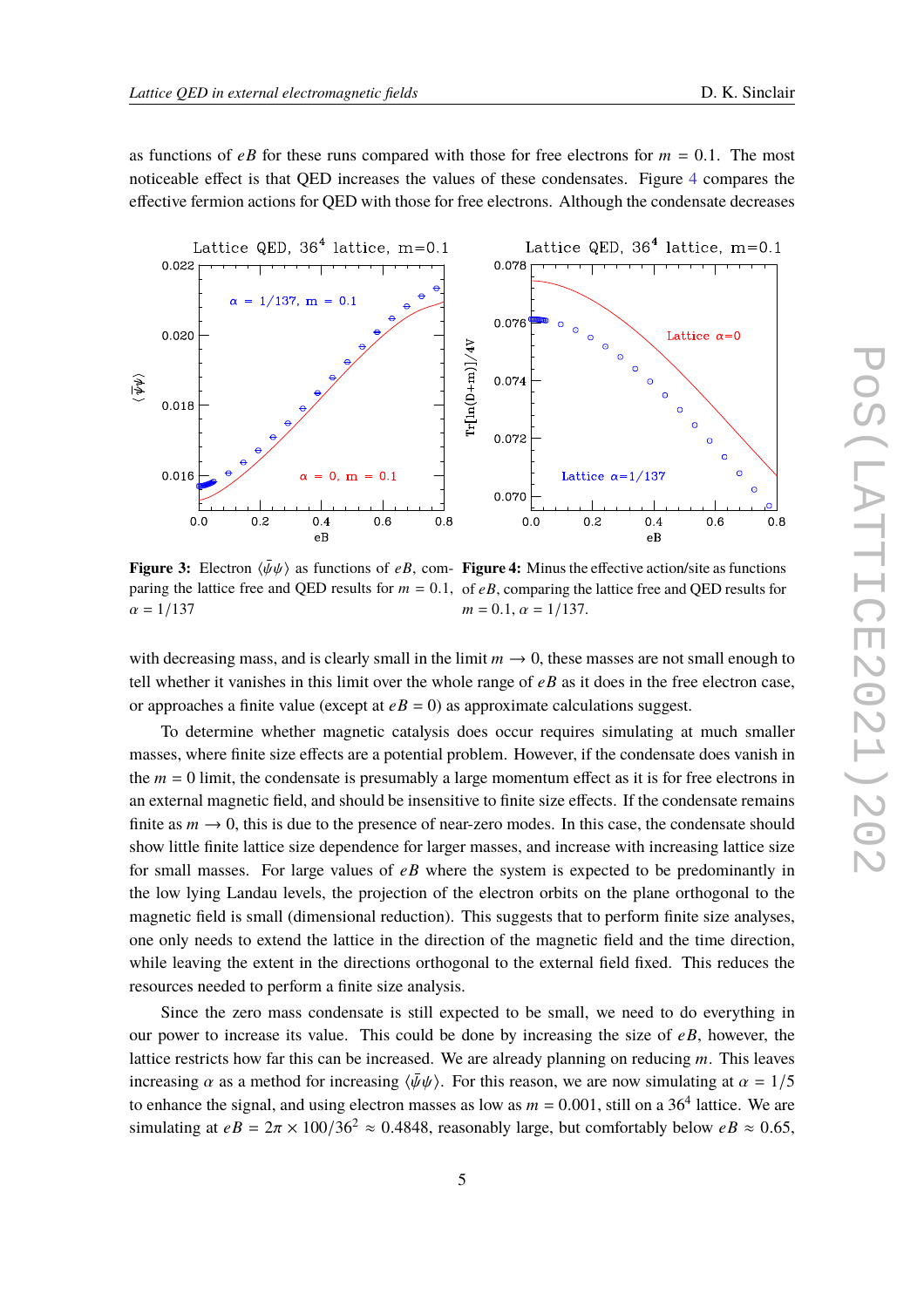where lattice and continuum results are expected to diverge. In addition, we are simulating at  $\alpha = 1/5$  and  $eB = 0$  for comparison.

Figure [5](#page-5-0) shows the condensates  $\langle \bar{\psi}\psi \rangle$  as functions of mass *m* from our simulations at  $\alpha = 1/5$ at  $eB = 0$  and at  $eB = 2\pi \times 100/36^2$  on a 36<sup>4</sup> lattice. While both appear to be approaching zero as  $m \rightarrow 0$ , the  $eB = 0$  points do so relatively smoothly over the whole range of m values, while the points for non-zero  $eB$  and  $m \ge 0.025$  appear to be headed for a non-zero value at  $m = 0$ . Below  $m = 0.025$  the points at non-zero eB, curve more strongly, approaching something much closer to zero. This suggests that we need to perform a finite size analysis at these lower mass values. Very preliminary, short, exploratory simulations on  $36^2 \times 72^2$  lattices at  $\alpha = 1/5$  and  $eB = 2\pi \times 100/36^2$ appear to indicate that, while the condensate for  $m = 0.025$  shows little if any change from its value on a 36<sup>4</sup> lattice, those for smaller masses show significant increases. In fact, for the smallest mass ( $m = 0.001$ ), the condensate on a  $36<sup>2</sup> \times 64<sup>2</sup>$  lattice appears to be roughly twice that on a  $36<sup>4</sup>$ lattice, while that on a  $36^2 \times 96^2$  lattice appears to be roughly thrice that on a  $36^4$  lattice. If these observations are ratified by simulations of significant length, we are seeing the first evidence for magnetic catalysis for QED in an external magnetic field from lattice QED simulations.

<span id="page-5-0"></span>

**Figure 5:**  $\langle \bar{\psi}\psi \rangle$  as functions of *m* for  $eB = 0$ , lower **Figure 6:** Gauge action/site at  $eB = 0$ ,  $m = 0.1$  on a set of points, and  $eB = 2\pi \times 100/36^2$ , upper set of 36<sup>4</sup> lattice as a function of  $\alpha$ . The blue curve is a fit points, for  $\alpha = 1/5$  on a 36<sup>4</sup> lattice. quadratic in  $\alpha$ .

In figure [6](#page-5-0) we plot the gauge(photon) action/site at  $eB = 0$ ,  $m = 0.1$  on a 36<sup>4</sup> lattice as a function of  $\alpha$ . The curve is the quadratic fit  $1.5 - 0.187499 \alpha + 0.0661374 \alpha^2$ , which has  $\chi^2 /DOF$ of 11. Since the  $O(\alpha)$  term dominates the QED contribution, it suggests that one can probably trust perturbation theory for this quantity. It should be checked against a perturbative calculation with lattice regularization, which would provide a check of lattice simulations.

#### **4. Summary, Discussion and Conclusions**

We simulate lattice QED in a constant external magnetic field  $B$  using the RHMC method. For electrons in such an external field without QED, we measure the chiral condensate and effective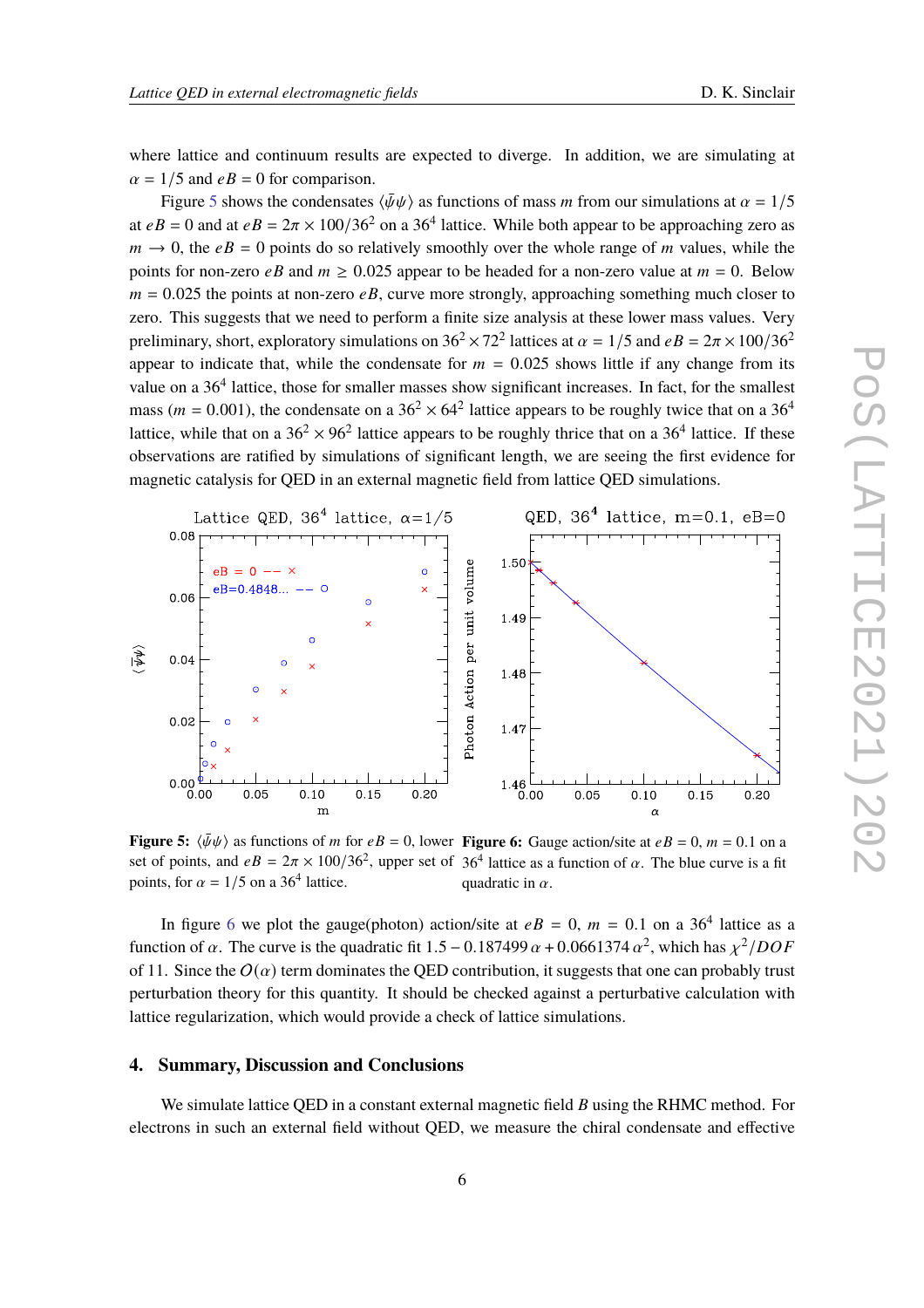action over the allowed range of  $eB$  ( $|eB| \leq \pi$ ) and determine that the range of  $eB$  over which the lattice measurements agree with the known continuum values is  $|eB| \leq 0.65$ .

We perform simulations at the near-physical value of  $\alpha$ , namely at  $\alpha = 1/137$ , with electron masses  $m = 0.1$  and  $m = 0.2$  on a 36<sup>4</sup> lattice, over the range of  $eB$  where lattice measurements are expected to be close to their continuum values. The condensate  $\langle \bar{\psi}\psi \rangle$  is consistently larger than that without QED and increases with increasing  $e\hat{B}$ . The effective action, which measures the response of the system to the applied magnetic field also lies above that without QED and has a similar  $e\bar{B}$ dependence to that for the free electron in a magnetic field.

We also simulate at stronger coupling –  $\alpha = 1/5$  – over a wider range of masses 0.001  $\leq m \leq 0.2$ at  $eB \sim 0.5$  and  $eB = 0$ , also on a 36<sup>4</sup> lattice, to determine whether having a (large) external magnetic field combined with the electron-positron attraction due to QED is sufficient to produce a non-zero condensate in the  $m \to 0$  limit (magnetic catalysis). Since the smaller mass values are far below what is considered safe, we need to perform a finite size analysis to determine whether this occurs. Because strong magnetic fields restrict the extent of the electron wave-functions transverse to the external magnetic field we only need to increase the lattice extent in the direction of the magnetic field and that of time for this analysis. Very limited exploratory runs on such larger lattices appear to indicate that  $\langle \bar{\psi}\psi \rangle$  does indeed remain finite in the zero mass limit.

We need to extend our simulations on larger lattices to test if  $\langle \bar{\psi}\psi \rangle$  is non-vanishing in the zero mass limit for large  $e\bar{B}$  (and  $\alpha$ ). If so, we should try to determine the  $e\bar{B}$  and  $\alpha$  dependence of this condensate.

We will use the configurations stored during these runs to determine the effect of the external magnetic field and QED on the coulomb field of a static point charge. In addition, we will measure the electron propagator on these configurations to measure the dynamic contribution to the electron mass.

Our next project will be to use lattice methods to study QED in an external electric field. This is a much more difficult task, since the external electric field makes the euclidean action complex. [It is the imaginary part of this action which describes the instability of the vacuum to decay, producing electron-positron pairs.] This means that standard simulation methods based on importance sampling will fail. Those methods which remain are less reliable.

## **Acknowledgments**

DKS's research is supported in part U.S. Department of Energy, Division of High Energy Physics, under Contract No. DE-AC02-06CH11357. The high performance computing was provided by the LCRC at Argonne National Laboratory on their Bebop cluster. Access to Stampede-2 at TACC, Expanse at UCSD and Bridges-2 at PSC was provided under an XSEDE allocation. Time on Cori at NERSC was provided through an ERCAP allocation. DKS thanks G. T. Bodwin for inciteful discussions, while JBK would like to thank V. Yakimenko for discussions which helped inspire this project, and I. A. Shovkovy for helpful discourse on magnetic catalysis.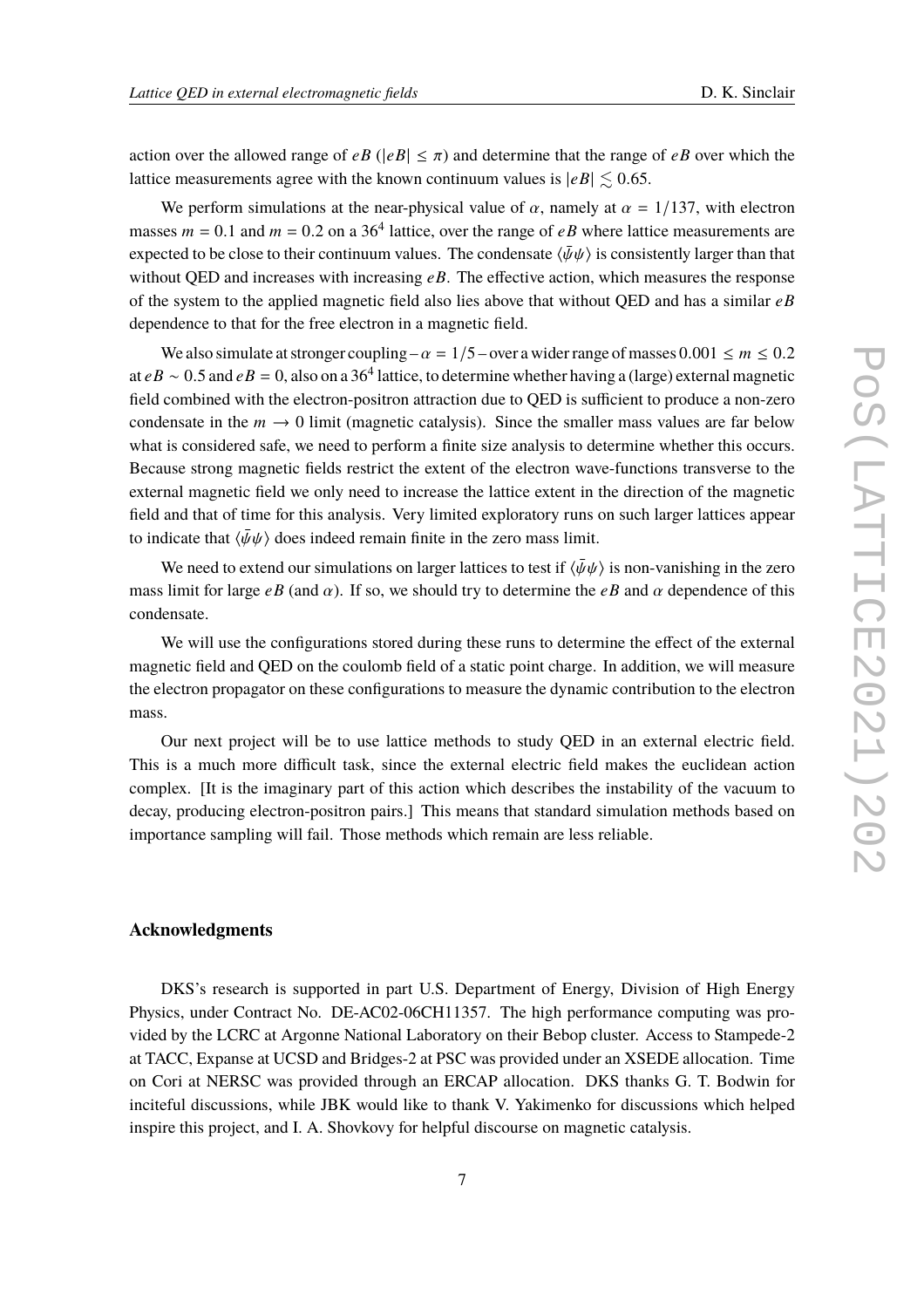## **References**

- <span id="page-7-0"></span>[1] F. Sauter, *Über das Verhalten eines Elektrons im homogenen elektrischen Feld nach der relativistischen Theorie Diracs*, *Zeitschrift für Physik* **82** (1931) 742.
- <span id="page-7-1"></span>[2] W. Heisenberg and H. Euler, *Folgerungen aus der Diracschen Theorie des Positrons*, *Zeitschrift für Physik* 98 (1936) 714.
- <span id="page-7-2"></span>[3] J. S. Schwinger, *On gauge invariance and vacuum polarization*, Phys. Rev. **82** (1951) 664.
- <span id="page-7-3"></span>[4] G. V. Dunne, *The Heisenberg-Euler Effective Action: 75 years on*, *Int. J. Mod. Phys. A* **27** (2012) 1260004 [arXiv:1202.1557 [hep-th]].
- <span id="page-7-4"></span>[5] L. Fedeli, A. Sainte-Marie, N. Zaïm, M. Thévenet, J. L. Vay, A. Myers, F. Quéré and H. Vincenti, *Probing Strong-Field QED with Doppler-Boosted Petawatt-Class Lasers*, Phys. Rev. Lett. **127** (2021) 114801 [arXiv:2012.07696 [physics.plasm-ph]].
- <span id="page-7-5"></span>[6] S. Meuren, D. A. Reis, R. Blandford, P. H. Bucksbaum, N. J. Fisch, F. Fiuza, E. Gerstmayr, S. Glenzer, M. J. Hogan and C. Pellegrini, *et al. MP3 White Paper 2021 – Research Opportunities Enabled by Co-locating Multi-Petawatt Lasers with Dense Ultra-Relativistic Electron Beams*, [arXiv:2105.11607 [physics.plasm-ph]].
- <span id="page-7-6"></span>[7] A. K. Harding and D. Lai, *Physics of Strongly Magnetized Neutron Stars*, *Rept. Prog. Phys.* **69** (2006), 2631 [arXiv:astro-ph/0606674 [astro-ph]].
- <span id="page-7-7"></span>[8] V. Yakimenko, S. Meuren, F. Del Gaudio, C. Baumann, A. Fedotov, F. Fiuza, T. Grismayer, M. J. Hogan, A. Pukhov and L. O. Silva, *et al. Prospect of Studying Nonperturbative QED with Beam-Beam Collisions*, Phys. Rev. Lett. **122** (2019) 190404 [arXiv:1807.09271 [physics.plasm-ph]].
- <span id="page-7-8"></span>[9] M. A. Clark and A. D. Kennedy, *Accelerating dynamical fermion computations using the rational hybrid Monte Carlo (RHMC) algorithm with multiple pseudofermion fields*, *Phys. Rev. Lett.* **98** (2007) 051601 [arXiv:hep-lat/0608015 [hep-lat]].
- <span id="page-7-9"></span>[10] A. I. Akhiezer, V. B. Berestetsky, *Quantum Electrodynamics*, Interscience, New York 1965.
- <span id="page-7-10"></span>[11] V. P. Gusynin, V. A. Miransky and I. A. Shovkovy, *Dimensional reduction and dynamical chiral symmetry breaking by a magnetic field in (3+1)-dimensions*, *Phys. Lett. B* **349** (1995) 477 [arXiv:hep-ph/9412257 [hep-ph]].
- [12] V. P. Gusynin, V. A. Miransky and I. A. Shovkovy, *Dimensional reduction and catalysis of dynamical symmetry breaking by a magnetic field*, *Nucl. Phys. B* **462** (1996) 249 [arXiv:hepph/9509320 [hep-ph]].
- [13] V. P. Gusynin, V. A. Miransky and I. A. Shovkovy, *Theory of the magnetic catalysis of chiral symmetry breaking in QED*, *Nucl. Phys. B* **563** (1999) 361-389 [arXiv:hep-ph/9908320 [hep-ph]].